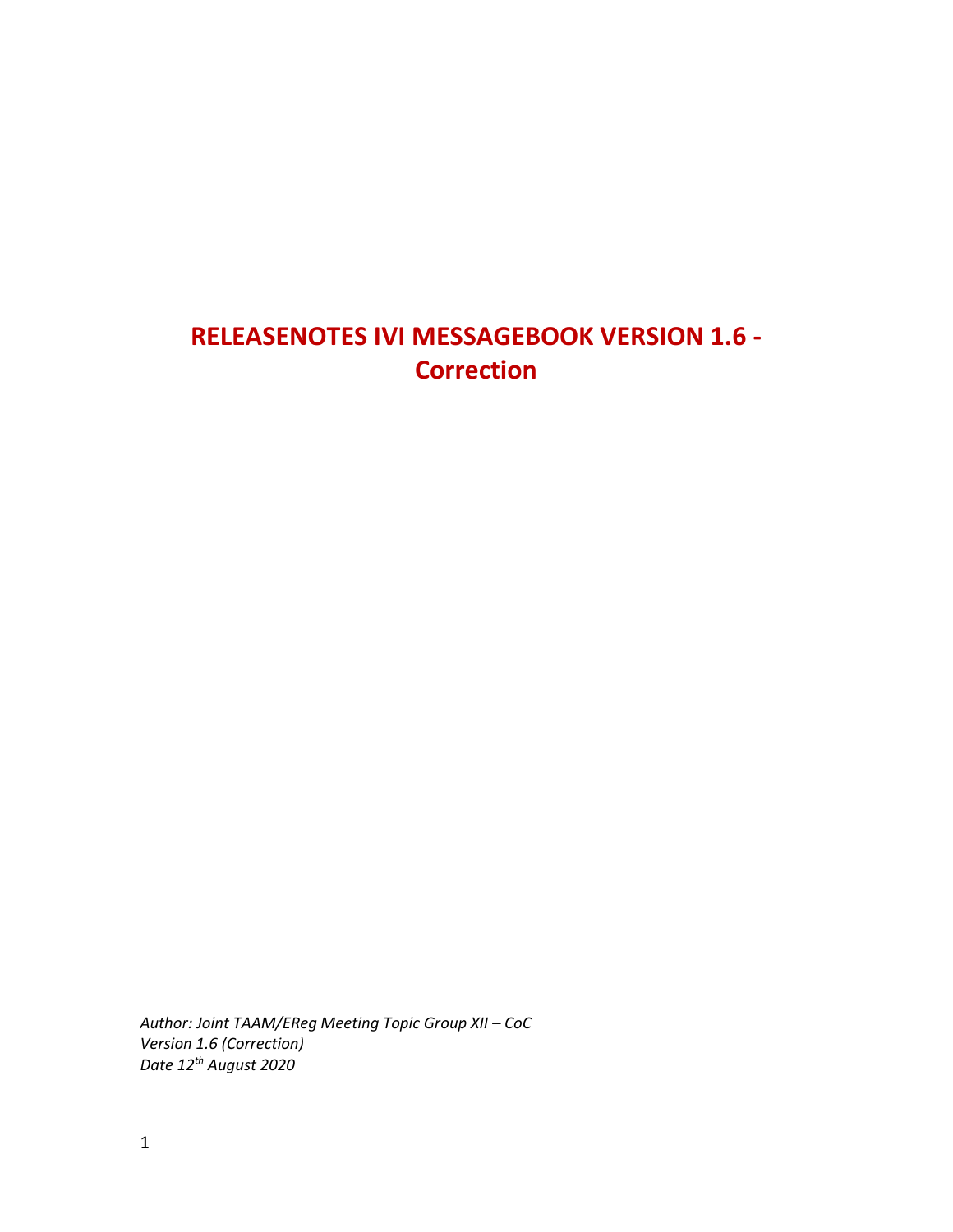## **Content**

|--|--|--|--|